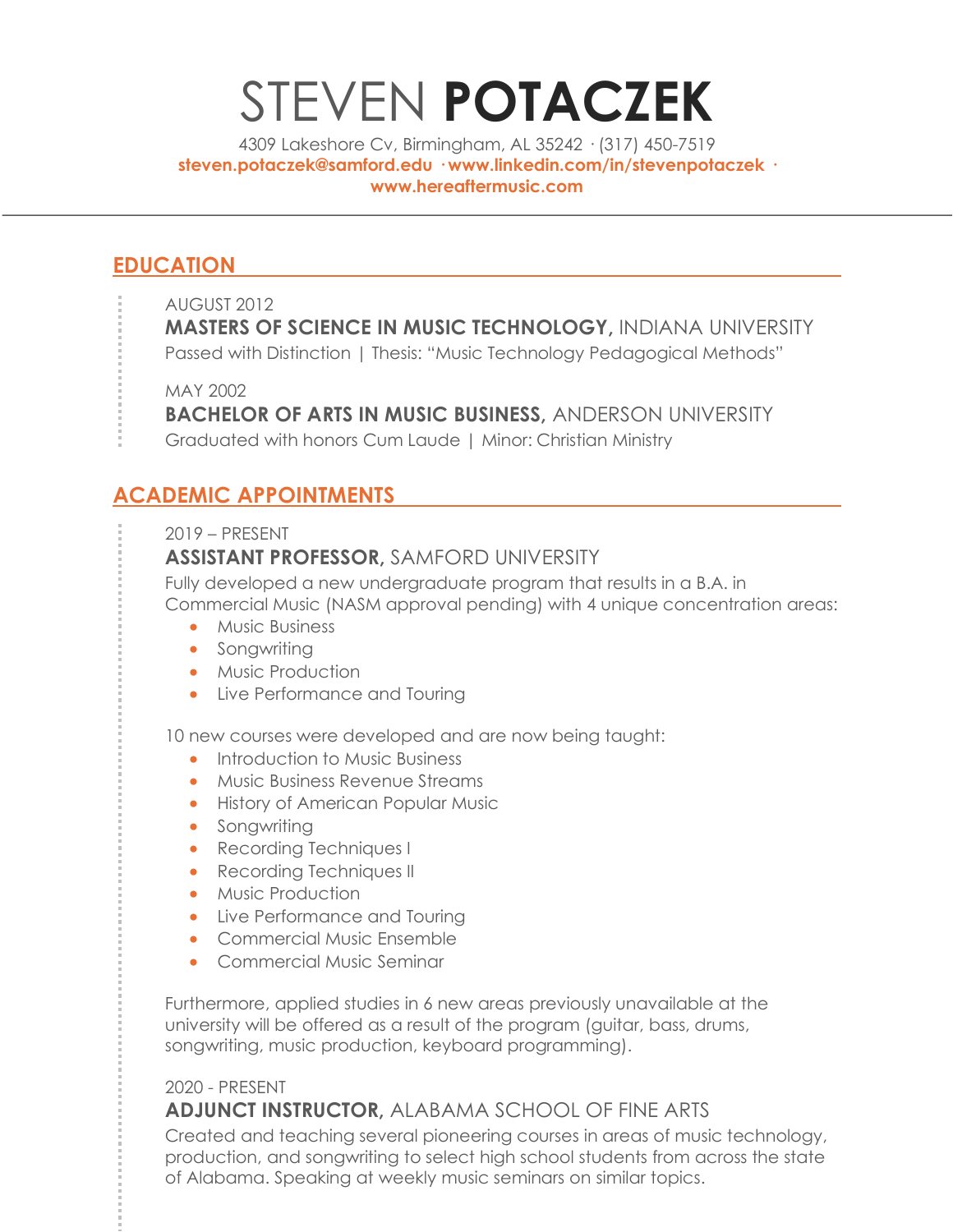#### 2008 – 2019

### **ADJUNCT PROFESSOR,** ANDERSON UNIVERSITY

Designed and taught curriculum for several new courses within the Music Business department:

- Music Production
- Artist Development
- Booking and Concert Promotion
- Introduction to Music Business
- Record Label Management

#### 2019

## **ADJUNCT INSTRUCTOR,** BUTLER UNIVERSITY

Taught Applications in Creative Media to students from multiple undergraduate programs across disciplines of music production/technology, film and TV production, marketing, and web development.

## **SELECTED PROFESSIONAL EXPERIENCE**

#### 2003 – PRESENT

### **OWNER/MUSIC PRODUCER,** HEREAFTER MUSIC

Award-winning composer, engineer, and producer in several genres. Recent clients include Grammy Award-winners The Band Perry and Josh Garrels.

- Operating a commercial music production studio that focuses on fulfilling clients' needs for unique, yet commercially-compelling products.
- Composed, produced, and/or mixed works that have had major chart success on *Billboard*'s Top 40, landed prominent TV music spots (including MTV, *New Girl*, and *American Idol*), received favorable reviews from *NPR, Billboard, Relevant,* as well as local publications such as the *Indianapolis Star* and *NUVO.*
- Contracted by organizations such as the Heartland Film Festival, Vineyard Music Group, and Orangehaus Records, as well as a regular producer and/or session keyboard and guitar player at various recording studios for commercial clientele.
- Regularly overseeing large projects that include multiple budgets and teams of creatives, investors, and label executives.

#### 2012 – 2016

## **SENIOR DIRECTOR OF MUSIC,** GRACE CHURCH

Designed and led multi-venue services that communicated across diverse demographics and closely aligned with the larger strategic vision of a 6,000+ member congregation.

- Oversaw and directed a diverse team of over 150 musician volunteers, 4 reporting staff members, and 9 assistant directors across 3 campuses.
- Regularly spoke for and led audiences of all sizes (some >10,000).
- Director of weekend services, overseeing excellence and consistency in all service elements and communications.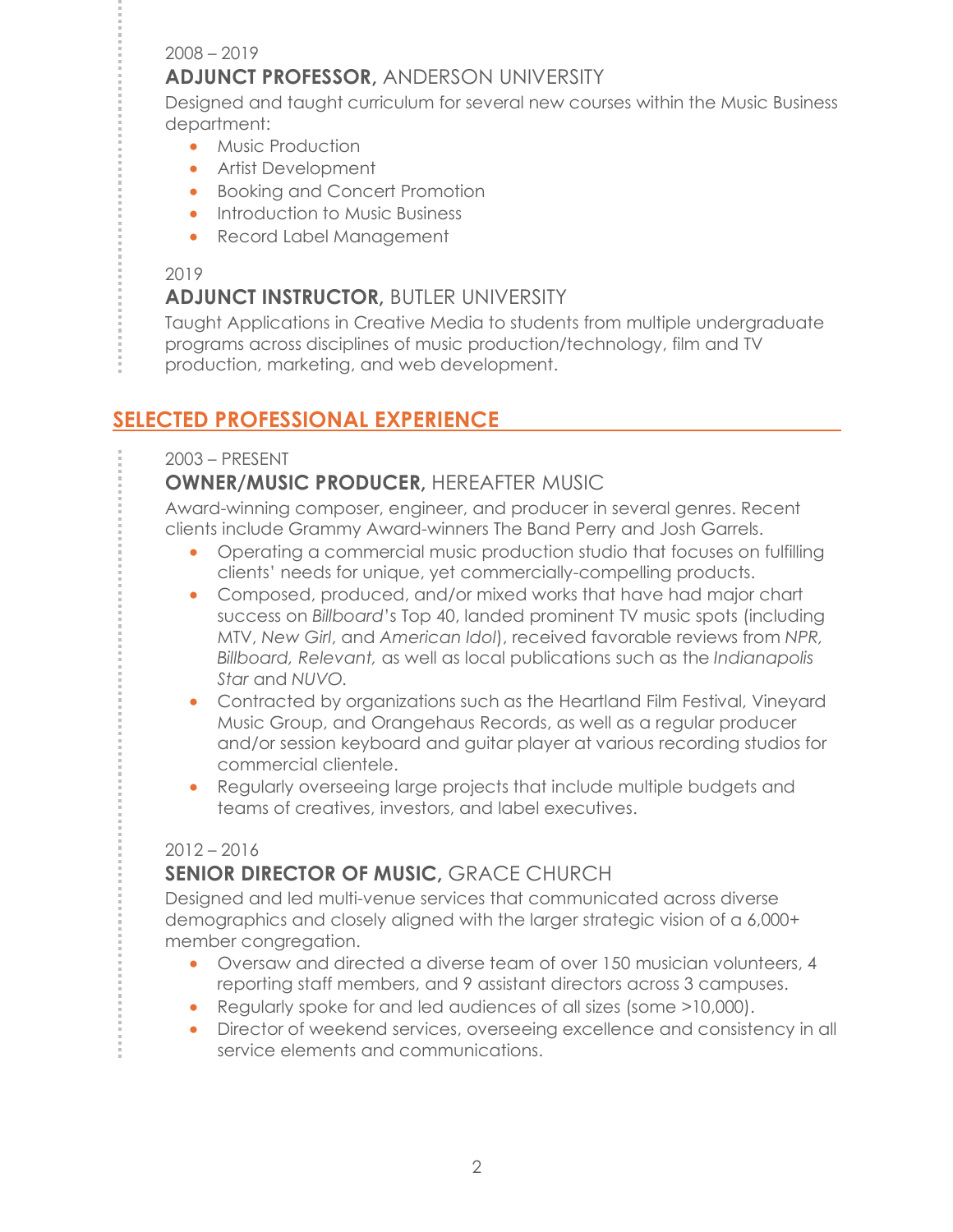2002 – 2012

### **RECORDING ARTIST,** 1000 GENERATIONS

Lead songwriter, vocalist, and pianist for major label, nationally touring piano pop/rock ensemble.

- Accolades include having a *Billboard* Top 40 radio hit ("Fail Us Not"), receiving the John Lennon Songwriting Award, and the Gospel Music Academy's "Song of the Year" award.
- Successfully placed songs on hit TV shows such as *Parks and Rec, CBS Evening News, National Geographic,* and *The Mask with Michael J. Fox.*
- Performed hundreds of concerts nationwide, touring with bands such as Skillet, MercyMe, and tobyMac, as well as collaborating with numerous Grammy Award-winning producers, engineers, and industry leaders.

# **CONTINUING EDUCATION**

**Music and Entertainment Industry Educator's Association Conference** Washington, D.C. | March 2020

**National Association of Music Merchants Convention** Anaheim, CA | January 2008, 2009, and 2020

**Apple Teacher Certification** Birmingham, AL | October 2019

**Music and Entertainment Industry Educator's Association Conference** Nashville, TN | June 2019

**Connecting Learning Assures Successful Students Conference** Indianapolis, IN | March 2017

**The Global Leadership Summit**  Chicago, IL | 2013, 2014, 2015, 2016

**Music and Entertainment Industry Educator's Association Conference** Los Angeles, CA | May 2012

**Gospel Music Association Summit** Nashville, TN | 2008, 2010, and 2011

# **CREATIVE PRODUCTION AND SCHOLARSHIP**

#### **PUBLICATIONS**

- "Summer Camp: Developing a Recruiting Hotbed That Teaches High School Students Music Production," *MEIEA Journal (Volume 20, No. 1)*, 2020.
- "Five Phases of the Heart for Worshippers," *Discover Worship* (October 24, 2016).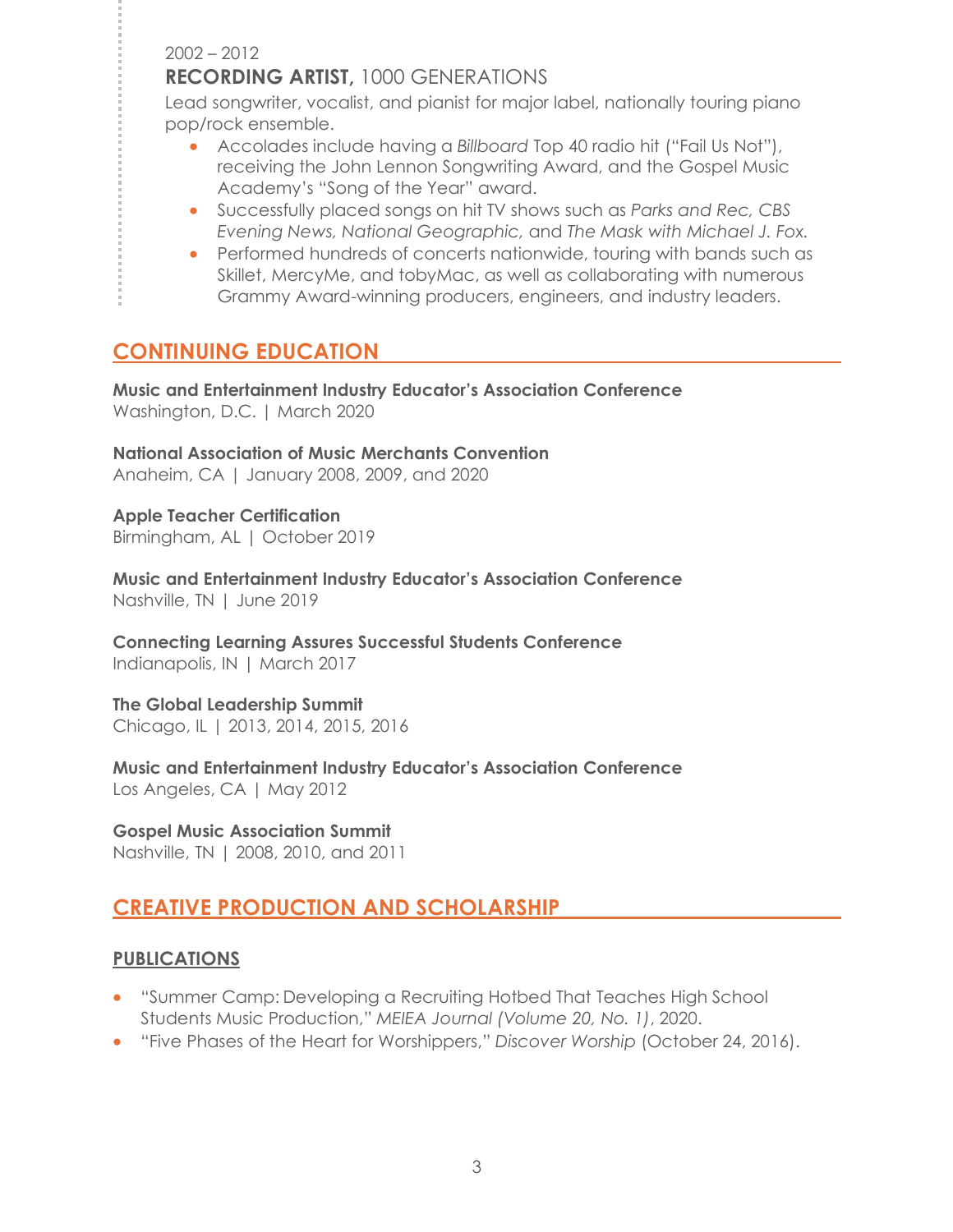## **PRESENTATIONS**

- Potaczek, Steven A. (2020), "Summer Camp: Developing a Recruiting Hotbed That Teaches High School Students Music Production." Presented to educators at the MEIEA conference 2020, Washington, D.C.
- Potaczek, Steven A. and Wangler, Kim (2020), "Social Media Marketing." Presented to educational attendees at the NAMM show convention, Anaheim, CA.
- Potaczek, Steven A., Bowman, Brice, Keohan, Mina, Hammer, Derek, and Murphy, Rachel (2019), "How to Create a Film on a Budget." Presented to attendees at the Heartland Film Festival attendees, Indianapolis, IN.
- Potaczek, Steven A. (2016), "Starting a Career in Music Production." Presented to members of the Audio Engineering Society at Ball State University, Muncie, IN.
- Potaczek, Steven A. (2015), "What Exactly Does a Music Producer Do?" Presented to faculty and student members of the Music and Entertainment Industry Educator's Association at Anderson University, Anderson, IN.
- Potaczek, Steven, A. (2014), "Effective Congregational Music Leading." Presented at the Viral Church Conference, Nairobi, Kenya.
- Potaczek, Steven, A. (2013), "Analyzing Hit Music Making in CCM." Presented to members of the Audio Engineering Society at Ball State University, Muncie, IN.

| Artist:              | Album:                    | Year: | $Role(s)$ :                          |
|----------------------|---------------------------|-------|--------------------------------------|
| <b>Jamey Foxton</b>  | You Rang My Bell          | 2021  | Session musician, producer, engineer |
| Jamey Foxton         | <b>Adam's Blues</b>       | 2021  | Session musician, producer, engineer |
| Katherine Nagy       | <b>Christmas Memories</b> | 2020  | Session musician, engineer           |
| Katherine Nagy       | <b>Blossom Time</b>       | 2020  | Session musician, engineer           |
| <b>Brett Wiscons</b> | October                   | 2020  | Session musician                     |
| Katherine Nagy       | Magnolia Tree             | 2020  | Session musician, engineer           |
| <b>Eric Brock</b>    | Little More Than          | 2020  | Session musician, producer, engineer |
|                      | Liquor                    |       |                                      |
| Austin Johnson       | Find Joy                  | 2020  | Session musician, engineer           |
| <b>ASAPH</b>         | At Your Hand              | 2020  | Session musician, producer, engineer |
| <b>ASAPH</b>         | My Shepherd Walks         | 2020  | Session musician, producer, engineer |
|                      | In Darkness               |       |                                      |
| <b>ASAPH</b>         | The Kindness of the       | 2020  | Session musician, producer, engineer |
|                      | Father                    |       |                                      |
| <b>ASAPH</b>         | Sing, All You Nations     | 2020  | Session musician, producer, engineer |
| <b>ASAPH</b>         | All We Have               | 2020  | Session musician, producer, engineer |
| Myra Kivett          | There's Hope              | 2020  | Session musician, producer, engineer |
| <b>Steve Fulton</b>  | Self-titled EP            | 2020  | Session musician                     |
| Erin and Tony        | Wide Open                 | 2020  | Session musician, producer, engineer |
| <b>Barnes</b>        |                           |       |                                      |
| <b>AGITPROPER</b>    | Westfield                 | 2020  | Vocal producer, session musician     |
| Katherine Nagy       | <b>Two Homes</b>          | 2019  | Session musician, engineer           |
| Dawn Engle           | Cord of Three             | 2019  | Session musician, producer, engineer |
|                      | Strands                   |       |                                      |
| The Project (ft.     | Flags                     | 2019  | Session musician, producer, engineer |
| Steven               |                           |       |                                      |
| Potaczek)            |                           |       |                                      |
| Katherine Nagy       | <b>Hold Onto Love</b>     | 2019  | Session musician                     |

## **RECORDINGS**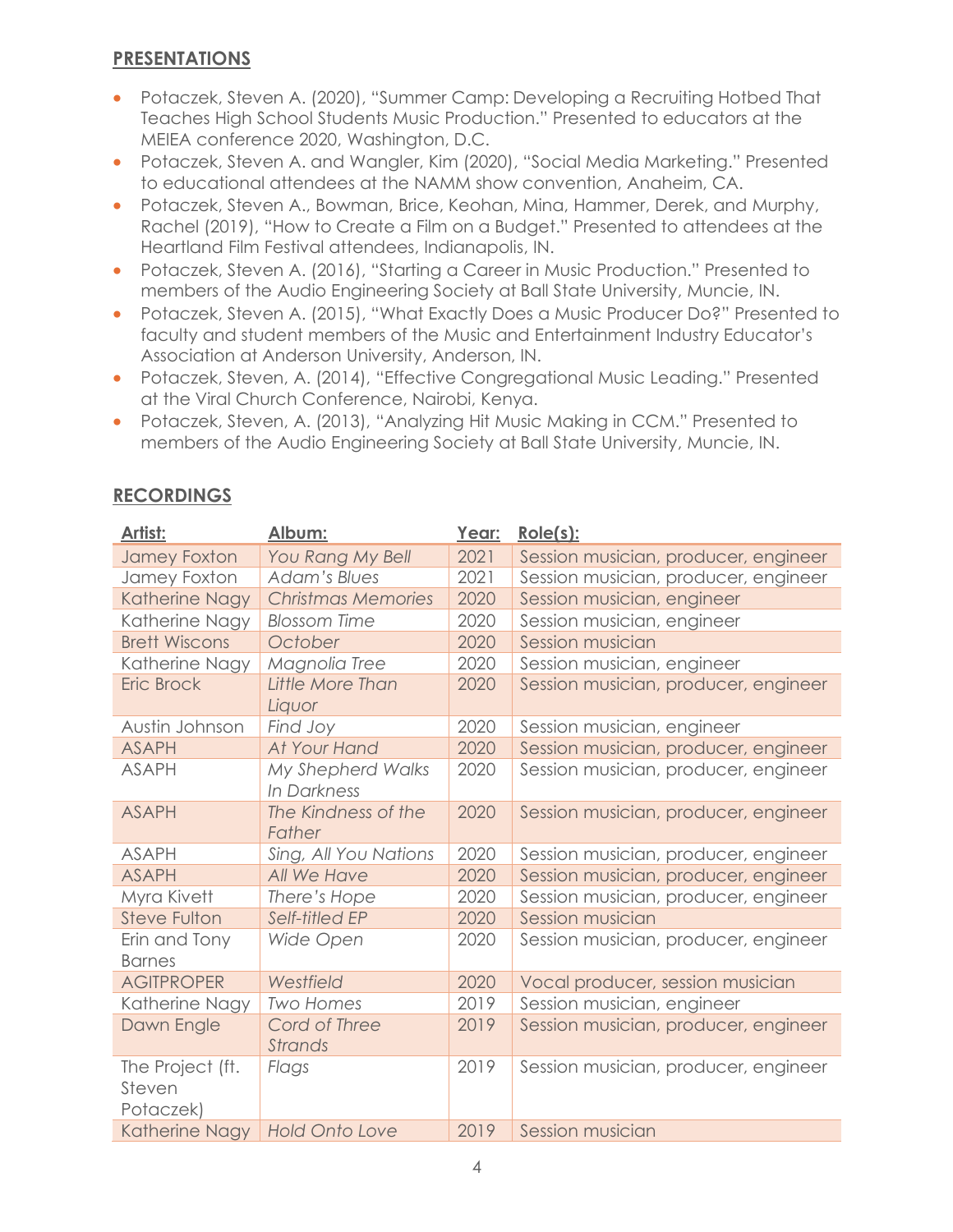| Sarah<br>McLaughlin                | Reverie                            | 2019 | Producer, engineer                   |
|------------------------------------|------------------------------------|------|--------------------------------------|
| Melissa<br>Sandullo                | Litte Picture Show                 | 2019 | Session musician, producer, engineer |
| Orangehaus<br>Records              | 2019 Artist<br>Compilation         | 2019 | Session musician, producer, engineer |
| Katherine Nagy                     | Live At the Static<br>Shack        | 2019 | Session musician, engineer           |
| Jake Schlegel                      | Strung Out in the<br>Heartland     | 2019 | Session musician                     |
| Helpling                           | Lies                               | 2019 | Session musician, producer, engineer |
| Garden of<br>Eden                  | Catch Me If You<br>Can             | 2019 | Session musician, producer, engineer |
| Chris Wilson<br>and the Heresy     | Downfall                           | 2018 | Session musician, producer, engineer |
| <b>GOLDS</b>                       | The 2018 Collection                | 2018 | Mix engineer                         |
| The Band Perry                     | Live Christmas<br>Special on BYUtv | 2018 | Session musician                     |
| The Band Perry                     | Welcome to Our<br>World            | 2018 | Co-producer, arranger                |
| Melissa<br>Sandullo                | <b>Eating Shadows</b>              | 2018 | Session musician, producer, engineer |
| Jake Schlegel                      | <b>East City Lights</b>            | 2018 | Session musician, producer, engineer |
| Jake Schlegel                      | Give                               | 2018 | Session musician, producer, engineer |
| <b>Jake Schlegel</b>               | <b>Back Home</b>                   | 2018 | Session musician, producer, engineer |
| Lilly Van Sickle                   | Parade                             | 2018 | Session musician, producer, engineer |
| Orangehaus<br>Records              | 2018 Artist<br>Compilation         | 2018 | Session musician, producer, engineer |
| Katherine Nagy                     | Heartsongs                         | 2018 | Session musician                     |
| Helpling                           | Self-titled EP                     | 2018 | Mix engineer                         |
| Melissa<br>Sandullo                | <b>Poets and Misfits</b>           | 2017 | Session musician, producer, engineer |
| <b>Josh Garrels</b>                | The Light Came<br>Down             | 2017 | Mix engineer                         |
| Orangehaus<br>Records              | 2017 Artist<br>Compilation         | 2017 | Session musician, producer, engineer |
| <b>Brian and Kim</b><br>Tabor      | I Found Freedom                    | 2017 | Session musician, producer, engineer |
| <b>AGITPROPER</b>                  | Self-titled EP                     | 2016 | Vocal producer, session musician     |
| <b>Heartland Film</b><br>Festival  | Theme Song                         | 2016 | Composer, producer,                  |
| Orangehaus<br>Records              | 2016 Artist<br>Compilation         | 2016 | Session musician, producer, engineer |
| <b>Hunter Smith</b><br><b>Band</b> | Story                              | 2015 | Session musician                     |
| <b>Brad</b><br>Kleinschmidt        | Gone                               | 2015 | Session musician, producer, engineer |
| <b>Jason Barrows</b>               | <b>Islands of My Soul</b>          | 2015 | Mix engineer                         |
| Kevin Jennings                     | Situation                          | 2015 | Session musician, producer, engineer |
| Nate Jennings                      | Self-titled EP                     | 2015 | Session musician, producer, engineer |
| Orangehaus<br>Records              | 2015 Artist<br>Compilation         | 2015 | Session musician, producer, engineer |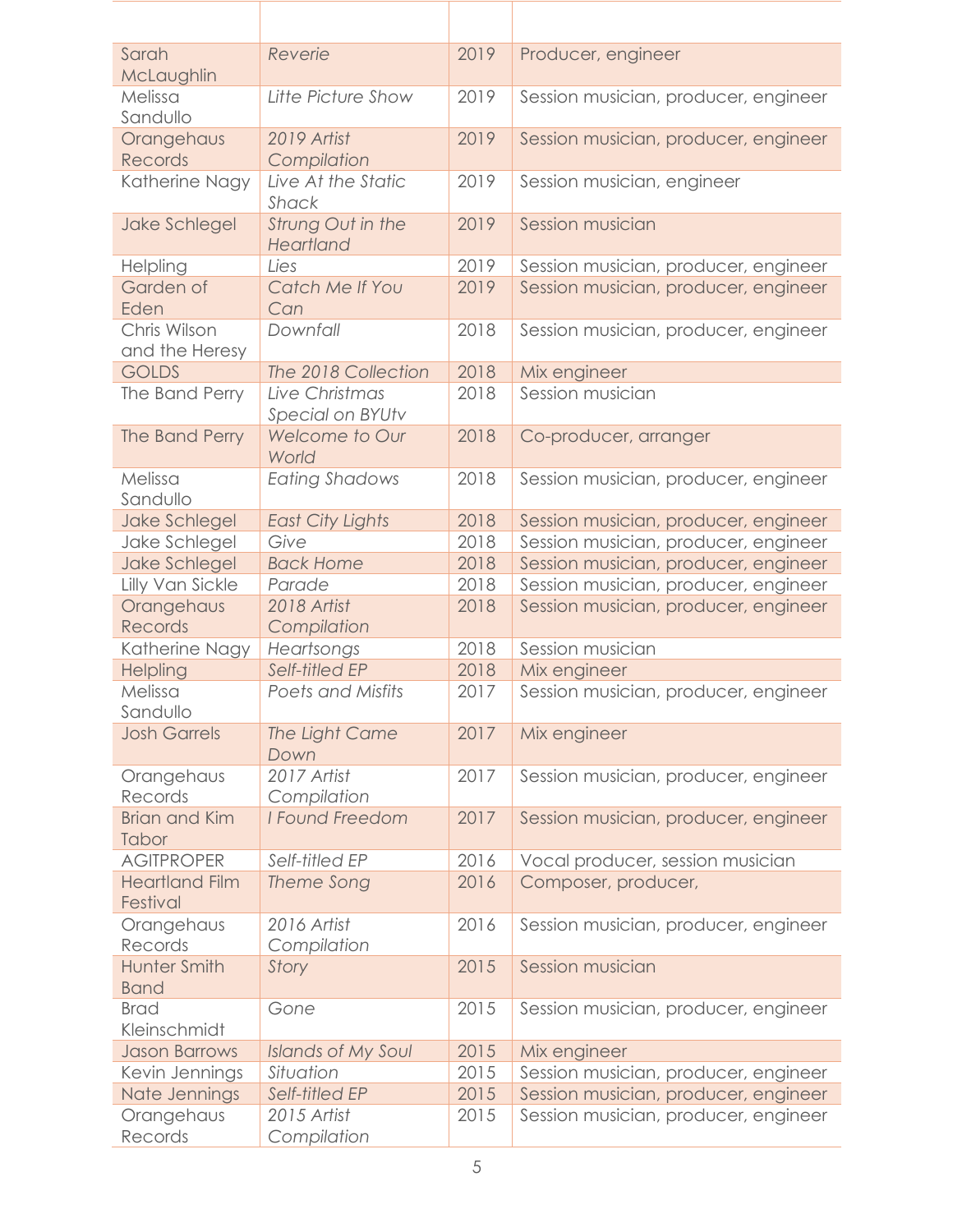| Kelly Taylor            | Classics                      | 2015 | Session musician, producer, engineer                     |
|-------------------------|-------------------------------|------|----------------------------------------------------------|
| The Project             | <b>Mystic Chapel</b>          | 2015 | Session musician                                         |
| Liquid Brick            | North American                | 2015 | Mix engineer                                             |
|                         | Mammal                        |      |                                                          |
| <b>Lilly Van Sickle</b> | Sketchbook                    | 2014 | Session musician, producer, engineer                     |
| Elle Michelle           | <b>Submarine Heart</b>        | 2014 | Session musician, producer, engineer                     |
| Lincoln                 | Something New                 | 2014 | Mix engineer                                             |
| Brewster & Josh         |                               |      |                                                          |
| Sadlon                  |                               |      |                                                          |
| Orangehaus              | 2014 Artist                   | 2014 | Session musician, producer, engineer                     |
| Records                 | Compilation<br>Self-titled EP | 2014 |                                                          |
| Eagle's Wings           |                               |      | Session musician, string arranger,<br>producer, engineer |
| Angela Martin           | Self-titled EP                | 2014 | Session musician, string arranger,                       |
|                         |                               |      | producer, engineer                                       |
| Horizon                 | Self-titled EP                | 2014 | Mastering engineer                                       |
| Kevin Jennings          | Self-titled EP                | 2014 | Session musician, producer, engineer                     |
| Orangehaus              | 2013 Artist                   | 2013 | Session musician, producer, engineer                     |
| Records                 | Compilation                   |      |                                                          |
| Orangehaus              | 2012 Artist                   | 2012 | Session musician, producer, engineer                     |
| Records                 | Compilation                   |      |                                                          |
| The Disciples           | Renewed                       | 2012 | Session musician, producer                               |
| Quartet                 |                               |      |                                                          |
| <b>Josh Sadlon</b>      | Love All You Need             | 2012 | Session musician, producer, engineer                     |
| Rob Krosley             | The Ones Who Got It           | 2012 | A&R, producer, session musician,                         |
|                         | Right                         |      | engineer                                                 |
| <b>Various Artists</b>  | <b>Four Stories</b>           | 2011 | A&R, producer, session musician,                         |
| The Heritage            | The Golden Age                | 2011 | engineer<br>Session musician, producer, engineer         |
| 1000                    | The Last 3 Songs              | 2011 | Songwriter, producer, performer,                         |
| Generations             |                               |      | engineer                                                 |
| <b>Vineyard Music</b>   | Fascinated                    | 2011 | Contributing artist/songwriter, string                   |
| <b>Record Label</b>     |                               |      | arranger                                                 |
| Jessi Brown             | Self-titled EP                | 2011 | Session musician                                         |
| 1000                    | Wrecked for the               | 2010 | Songwriter, performer                                    |
| Generations             | Ordinary                      |      |                                                          |
| <b>Thomas Hall</b>      | Self-titled EP                | 2010 | Producer, String arranger, session                       |
|                         |                               |      | musician                                                 |
| <b>Noel Shearer</b>     | The Arc of Grace              | 2010 | Session musician, producer, engineer                     |
| Vineyard Music          | Club Vineyard 52              | 2010 | String arranger                                          |
| <b>Record Label</b>     | <b>Compilation Album</b>      |      |                                                          |
| Vineyard<br>Church      |                               |      |                                                          |
|                         | <b>Any Given Sunday</b>       | 2010 | Songwriter, producer, session                            |
|                         |                               |      | musician                                                 |
| Orangehaus              | 2010 Artist                   | 2010 | Session musician, producer, engineer                     |
| Records                 | Compilation                   |      |                                                          |
| <b>Vineyard Music</b>   | <b>Discover Vineyard</b>      | 2009 | Contributing artist/songwriter                           |
| <b>Record Label</b>     | Worship                       |      |                                                          |
| Orangehaus              | 2009 Artist                   | 2009 | Session musician, producer, engineer                     |
| Records<br>Orangehaus   | Compilation<br>2008 Artist    | 2008 | Session musician, producer, engineer                     |
| Records                 | Compilation                   |      |                                                          |

- 1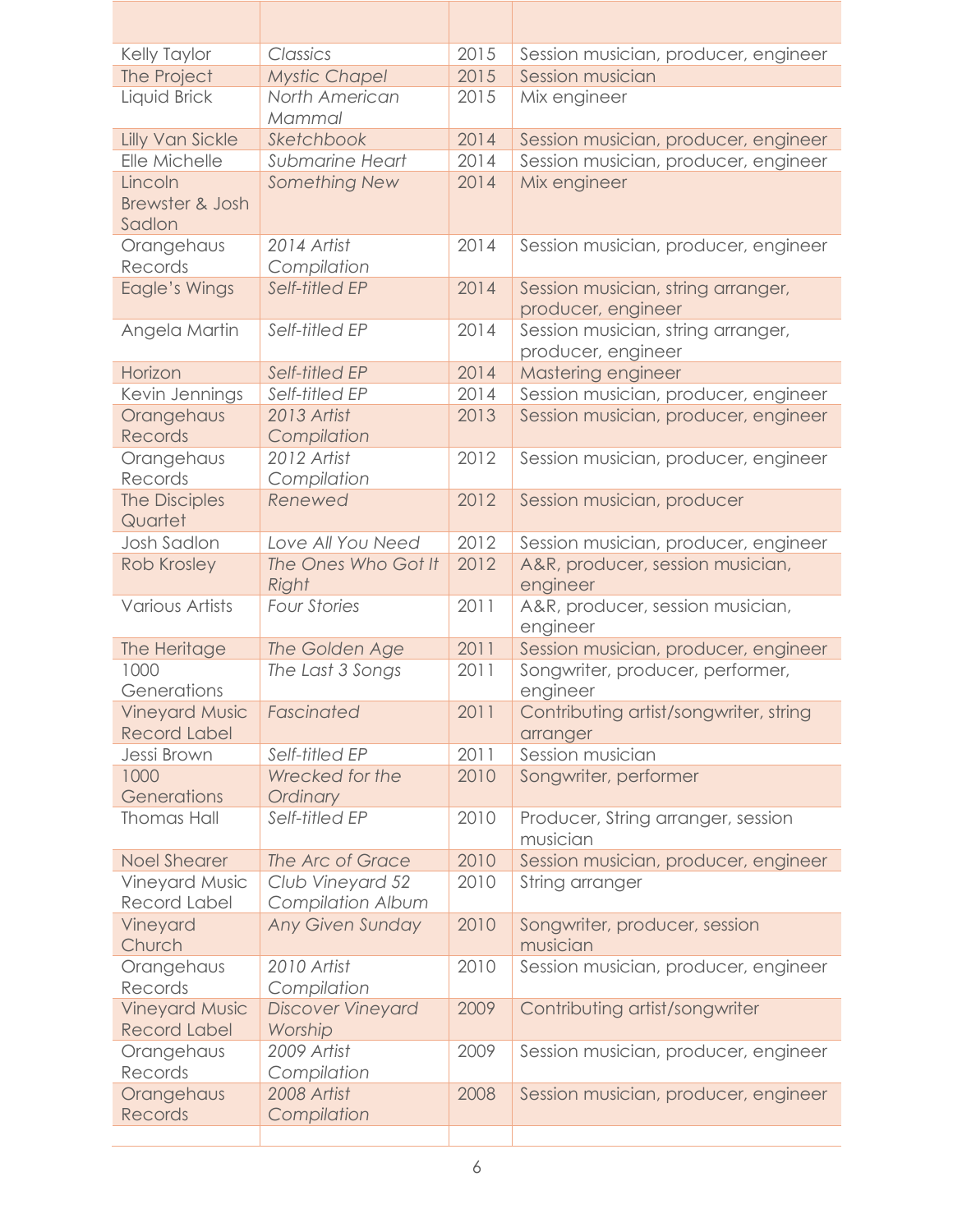| 1000<br>Generations                   | Turn Off the Lesser<br>Lights                         | 2008 | Songwriter, performer, producer              |
|---------------------------------------|-------------------------------------------------------|------|----------------------------------------------|
| <b>Vineyard Music</b><br>Record Label | <b>Discover Vineyard</b><br><b>Easter Compilation</b> | 2008 | Contributing artist/songwriter               |
| <b>Warren Barfield</b>                | Come Alive                                            | 2007 | Session musician                             |
| <b>Betsy Walker</b>                   | Lovely                                                | 2006 | Session musician                             |
| 1000<br>Generations                   | To Those Who Cry                                      | 2005 | Songwriter, performer, producer              |
| 1000<br>Generations                   | Prayers                                               | 2003 | Songwriter, performer, producer,<br>engineer |
| Melissa<br>Sandullo                   | Self-titled album                                     | 2002 | Session musician                             |
| Sesh Pilot                            | Hidden, Unknown,<br>Open, Blind                       | 1998 | Songwriter, performer, producer,<br>engineer |
| Steven<br>Potaczek                    | Self-titled EP                                        | 1996 | Songwriter, performer, producer              |

#### **SELECTED PUBLIC PERFORMANCES**

| <b>Artist/Event:</b>                  | Venue(s):                                      | Location(s):        | Date(s):        | $Role(s)$ :                             |
|---------------------------------------|------------------------------------------------|---------------------|-----------------|-----------------------------------------|
| Thom<br>Daugherty                     | The HiFi                                       | Indianapolis, IN    | <b>Jan 2020</b> | Keyboardist, vocalist                   |
| <b>Josh Garrels</b>                   | Muncie<br>Alliance                             | Muncie, IN          | Dec 2019        | Keyboardist, vocalist                   |
| Sarah<br>McLaughlin                   | The Jazz<br>Kitchen                            | Indianapolis, IN    | Dec 2019        | Keyboardist, vocalist                   |
| Samford<br>Christmas<br>Homecoming    | Samford<br>University's<br>Wright Center       | Birmingham, AL      | Dec 2019        | Accordionist, vocalist                  |
| Katherine Nagy                        | The Jazz<br>Kitchen                            | Indianapolis, IN    | <b>Nov 2019</b> | Keyboardist                             |
| Samford<br><b>Faculty Gala</b>        | Samford<br>University's<br><b>Brock Hall</b>   | Birmingham, AL      | Sep 2019        | Original artist<br>performance          |
| Melissa<br>Sandullo                   | <b>Various venues</b>                          | <b>Midwest Tour</b> | 2019            | Keyboardist, vocalist                   |
| The Band Perry<br>w/Train             | Various venues<br>and televised<br>performance | <b>USA</b>          | 2018            | Keyboardist, Ableton<br>tracks producer |
| Self                                  | <b>Banker Life</b><br>Fieldhouse               | Indianapolis, IN    | May<br>2016     | Original artist<br>performance          |
| <b>CRU National</b><br>Conference     | Colorado State<br>University                   | Boulder, CO         | May<br>2016     | Original artist<br>performance          |
| <b>Viral Church</b><br>Conference     | Nairobi Chapel                                 | Nairobi, Kenya      | Sep 2015        | Original artist<br>performance          |
| Josh Kaufman                          | The Voice TV<br>Show                           | Indianapolis, IN    | Jan 2015        | Keyboardist                             |
| 1000<br>Generations<br>w/Chris Tomlin | Taste of<br>Tippecanoe<br>Fest                 | Lafayette, IN       | <b>Jun 2012</b> | Original artist<br>performance          |
| 1000<br>Generations                   | Indianapolis<br>Artsgarden                     | Indianapolis, IN    | Oct 2011        | Original artist<br>performance          |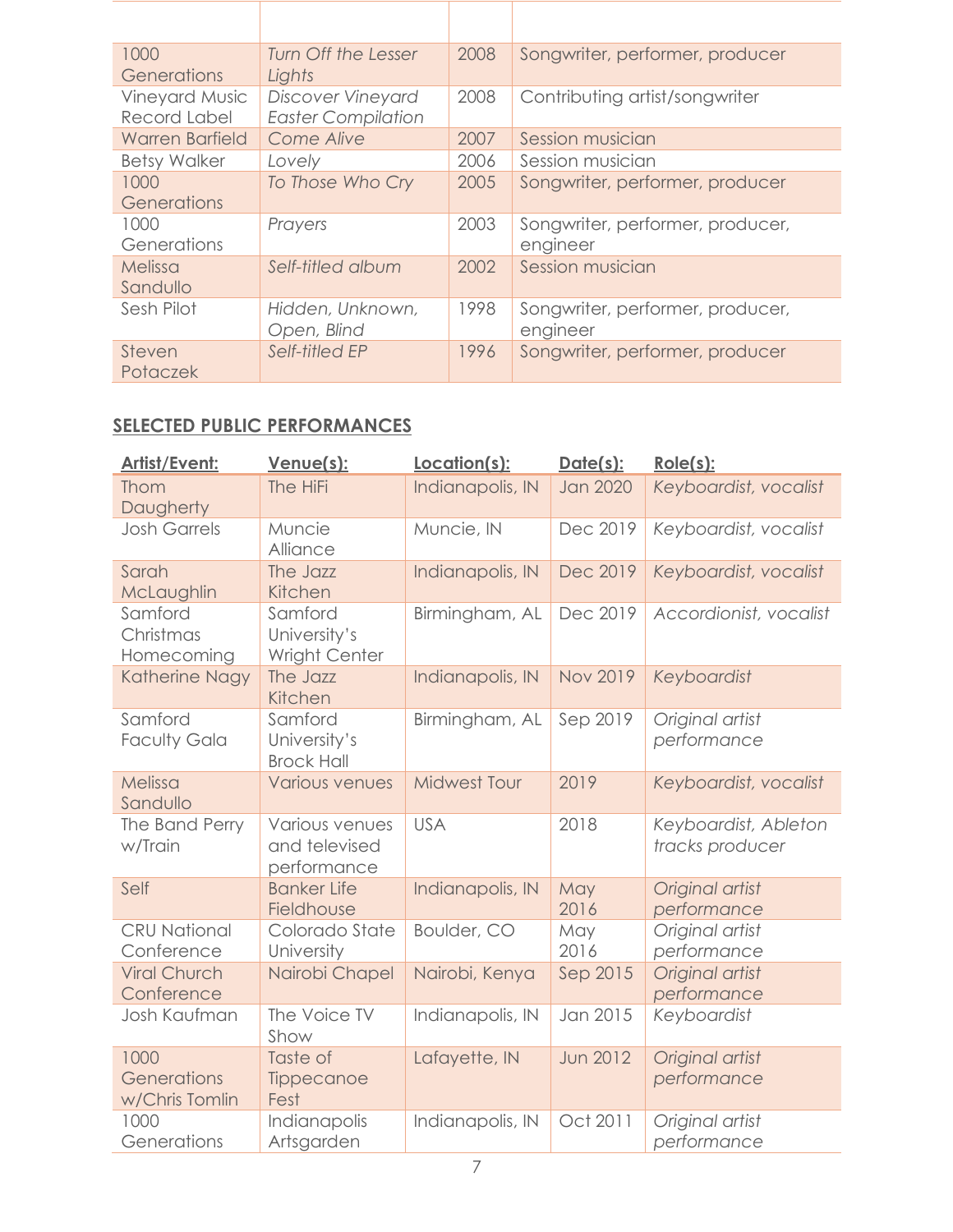| 1000                    | Knox College            | Galesburg, IL    | Sep 2011        | Original artist     |
|-------------------------|-------------------------|------------------|-----------------|---------------------|
| Generations             |                         |                  |                 | performance         |
| 1000                    | Judson                  | Elgin, IL        | Aug 2011        | Original artist     |
| Generations             | College                 |                  |                 | performance         |
| 1000                    | Greenville              | Greenville, IL   | Jun 2011        | Original artist     |
| Generations             | College                 |                  |                 | performance         |
| 1000<br>Generations     | Orpheum                 | Galesburg, IL    | May             | Original artist     |
| w/Sidewalk              | Theater                 |                  | 2011            | performance         |
| Prophets                |                         |                  |                 |                     |
| 1000                    | Anderson                | Anderson, IN     | Apr 2011        | Original artist     |
| Generations             | University's            |                  |                 | performance         |
| w/tobyMac               | Reardon                 |                  |                 |                     |
|                         | Auditorium              |                  |                 |                     |
| 1000                    | <b>Prairie Capitol</b>  | Springfield, IL  | Dec 2010        | Original artist     |
| Generations             | Convention              |                  |                 | performance         |
| w/Superchick            | Center                  |                  |                 |                     |
| 1000                    | Illumination            | Greenville, OH   | Sep 2010        | Original artist     |
| Generations             | Festival                |                  |                 | performance         |
| w/Newsboys &            |                         |                  |                 |                     |
| <b>Skillet</b><br>1000  | Moody Church            | Chicago, IL      | Sep 2010        | Original artist     |
| Generations             |                         |                  |                 | performance         |
| 1000                    | Indiana State           | Indianapolis, IN | Aug 2010        | Original artist     |
| Generations             | Fairgrounds             |                  |                 | performance         |
| w/Matthew               |                         |                  |                 |                     |
| West &                  |                         |                  |                 |                     |
| Sidewalk                |                         |                  |                 |                     |
| Prophets                |                         |                  |                 |                     |
| 1000                    | <b>Alive Festival</b>   | Mineral City,    | <b>Jun 2010</b> | Original artist     |
| Generations             |                         | OH               |                 | performance         |
| w/Rebecca St.           |                         |                  |                 |                     |
| James & Skillet<br>1000 | <b>Salvation Army</b>   | Waymart, PA      | Apr 2010        | Original artist     |
| Generations             | National Conf.          |                  |                 | performance         |
| 1000                    | National                | Nashville, TN    | <b>Feb 2010</b> | Original artist     |
| Generations w/          | Religious               |                  |                 | performance         |
| NeedToBreathe           | <b>Broadcasters</b>     |                  |                 |                     |
|                         | Convention              |                  |                 |                     |
| 1000                    | Springfield             | Springfield, IL  | Dec 2009        | Original artist     |
| Generations             | Convention              |                  |                 | performance         |
| w/Mikeschair            | Center                  |                  |                 |                     |
| 1000                    | <b>Brentwood</b>        | Nashville, TN    | Oct 2009        | Original artist     |
| Generations             | <b>Baptist Church</b>   |                  |                 | performance         |
| w/Jars of Clay          |                         |                  |                 |                     |
| 1000<br>Generations     | <b>Walt Disney</b>      | Orlando, FL      | Oct 2009        | Original artist     |
|                         | World's Night<br>of Joy |                  |                 | performance         |
| 1000                    | Hume Lake               | Hume, CA         | $Jan -$         | Artist-in-residence |
| Generations             | Camp                    |                  | Mar 2009        |                     |
|                         |                         |                  |                 |                     |
|                         |                         |                  |                 |                     |

Π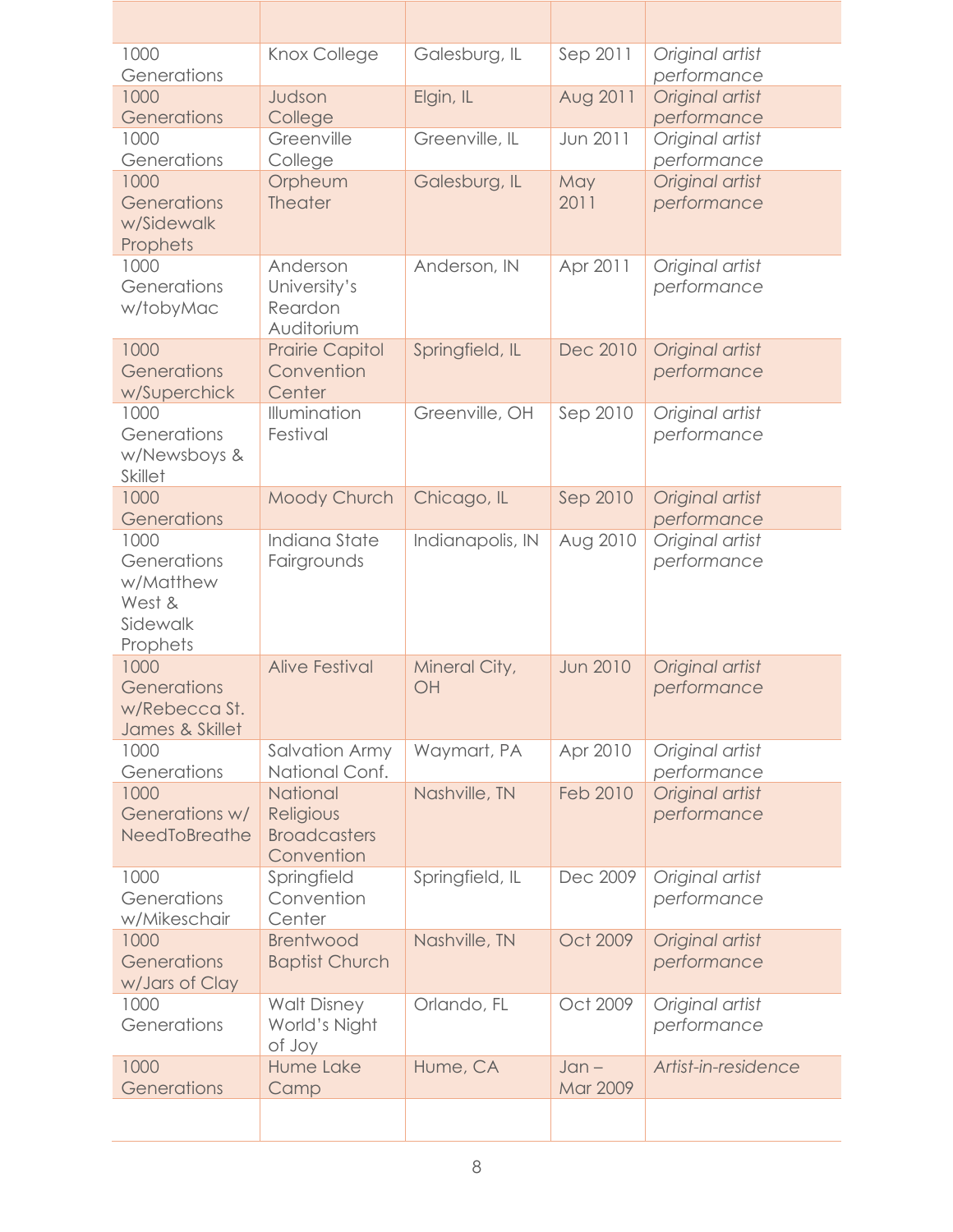| 1000<br>Generations                              | <b>BMI Songwriters</b><br>of the Year<br>Event     | Nashville, TN                                        | May<br>2008     | Original artist<br>performance |
|--------------------------------------------------|----------------------------------------------------|------------------------------------------------------|-----------------|--------------------------------|
| 1000<br>Generations                              | University of<br>the<br>Cumberlands                | Williamsburg,<br>KY                                  | May<br>2008     | Original artist<br>performance |
| 1000<br>Generations                              | <b>Houston Baptist</b><br>University               | Houston, TX                                          | May<br>2008     | Original artist<br>performance |
| 1000<br>Generations                              | <b>CRU Midwest</b><br>Student Conf.                | Kalamazoo, MI                                        | Jan 2008        | Original artist<br>performance |
| 1000<br>Generations<br>w/Jeremy<br><b>Riddle</b> | Huntington<br>University                           | Huntington, IN                                       | <b>Nov 2007</b> | Original artist<br>performance |
| 1000<br>Generations                              | Cryout Rally                                       | Sarasota, FL                                         | Sep 2007        | Original artist<br>performance |
| 1000<br>Generations                              | <b>National</b><br><b>Television</b><br>Appearance | Nationwide on<br><b>LESEA</b><br><b>Broadcasting</b> | Sep 2007        | Original artist<br>performance |
| 1000<br>Generations                              | <b>Butler University</b>                           | Indianapolis, IN                                     | Sep 2007        | Original artist<br>performance |
| 1000<br>Generations<br>w/Matthew<br>West         | Conseco<br>Fieldhouse                              | Indianapolis, IN                                     | <b>Mar 2007</b> | Original artist<br>performance |
| 1000<br>Generations                              | Gatlinburg<br>Collegiate<br>Conference             | Gatlinburg, TN                                       | Feb 2007        | Original artist<br>performance |
| 1000<br>Generations<br>w/Newsong                 | Waterfront<br>Stage                                | Grand Haven,<br>MI                                   | <b>Jul 2007</b> | Original artist<br>performance |
| 1000<br>Generations                              | Vincennes<br>University                            | Vincennes, IN                                        | Jan 2006        | Original artist<br>performance |
| 1000<br>Generations                              | Penn State<br>University                           | University Park,<br><b>PA</b>                        | Dec 2005        | Original artist<br>performance |
| 1000<br>Generations                              | <b>Ball State</b><br>University                    | Muncie, IN                                           | Aug 2005        | Original artist<br>performance |
| 1000<br>Generations                              | Wayland<br><b>Baptist</b><br>University            | Planview, TX                                         | Aug 2005        | Original artist<br>performance |
| 1000<br>Generations<br>w/MercyMe                 | <b>Indiana State</b><br>Fair                       | Indianapolis, IN                                     | Aug 2005        | Original artist<br>performance |
| 1000<br>Generations                              | <b>National</b><br>College<br>Student Conf.        | Evansville, IN                                       | Aug 2005        | Original artist<br>performance |
| 1000<br>Generations                              | Purdue<br>University                               | Lafayette, IN                                        | <b>Jul 2005</b> | Original artist<br>performance |
| 1000<br>Generations                              | Indiana<br>Wesleyan<br>University                  | Marion, IN                                           | <b>Jan 2005</b> | Original artist<br>performance |
|                                                  |                                                    |                                                      |                 |                                |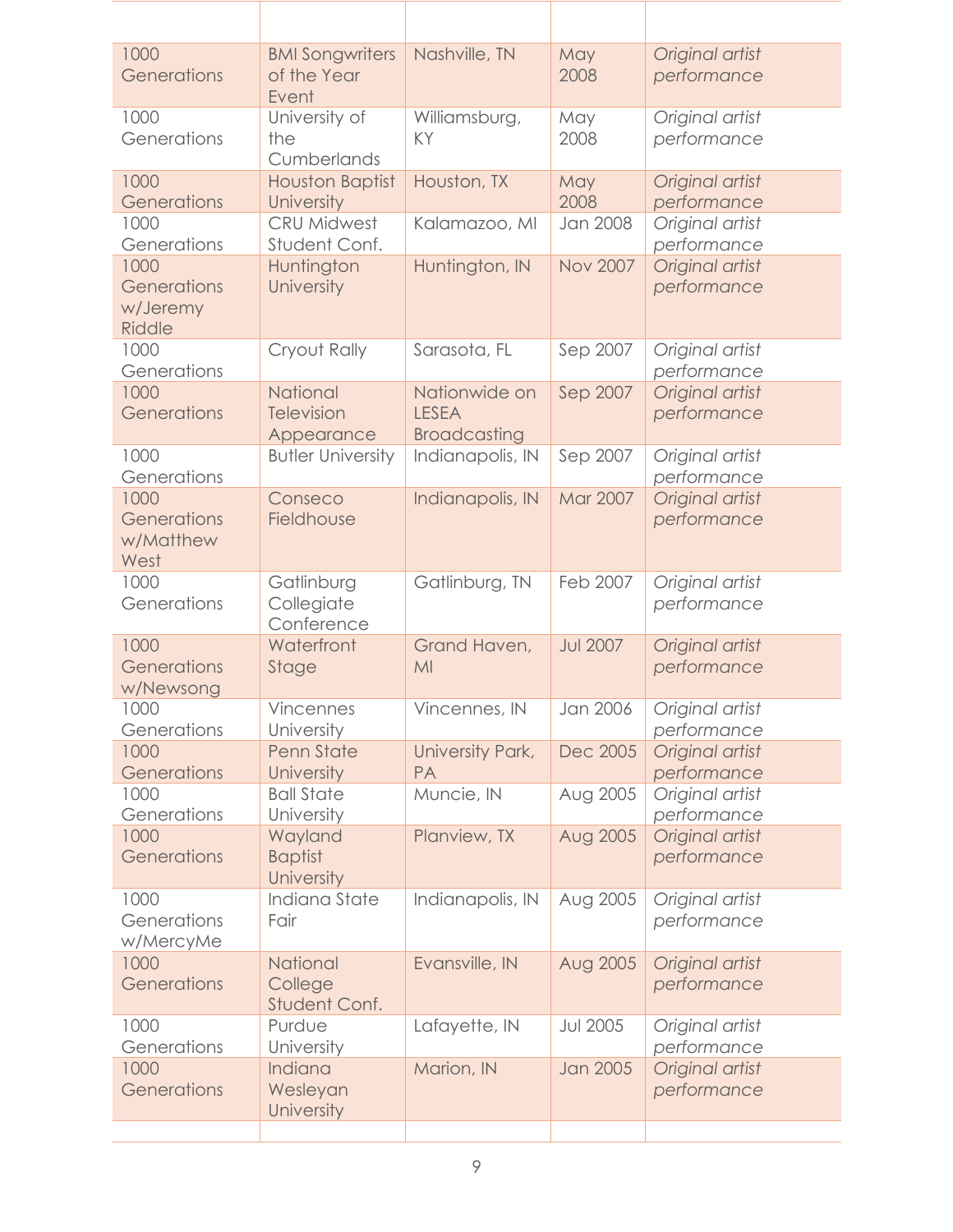| 1000<br>Generations                                          | Southern<br>Nazarene<br><b>University</b> | Bethany, OK                            | Oct 2004         | Original artist<br>performance |
|--------------------------------------------------------------|-------------------------------------------|----------------------------------------|------------------|--------------------------------|
| 1000<br>Generations                                          | Western Illinois<br>University            | Macomb, IL                             | Mar 2004         | Original artist<br>performance |
| Livingston<br>Taylor                                         | <b>Various venues</b>                     | East coast tour                        | 1999             | Pianist                        |
| Western Illinois<br>University's Jazz<br>Studio<br>Orchestra | Various venues                            | National and<br>international<br>tours | $1998 -$<br>1999 | Pianist                        |

## **PROFESSIONAL ORGANIZATIONS**

**Association for Popular Music Education**  2020 – present

**Music and Entertainment Industry Educator's Association** 2010 – present

**The National Association of Music Merchants (NAMM)** 2010 – present

**American Society of Composers, Authors, and Publishers** 1998 – present

**The Recording Academy** 2004 – 2018

# **SELECTED HONORS AND AWARDS**

- *Billboard* Top 100 radio hit for 1000 Generations' "It Could Be Me" (2011)
- *Billboard* Top 40 radio hit for 1000 Generations' "Fail Us Not" (2010)
- Officially endorsed artist for D'Addario strings and Risen amplifiers (2010 present)
- Gospel Music Academy's "Song of the Year" award for 1000 Generations' "How Big Small Can Be" (2009)
- John Lennon Songwriting Competition award for 1000 Generations' "Fascinated" (2007)
- *Worship Leader Magazine*'s "Album of the Year" award for 1000 Generations' *prayers* (2004)

## **SELECTED UNIVERSITY SERVICE**

#### **UNIVERSITY**

- Created new degree program in Commercial Music for Samford University (2020)
- Coordinated degree program with Samford's School of Business to include a Business minor within the Business concentration of our Commercial Music major
- Volunteer counselor for students on Samford University's Emergency Readiness Team during COVID-19 crisis (2019 – 2020)
- Volunteer Title IX Advisor (2020 present)
- Volunteer coach to several student sound engineers for Samford concerts, chapels, and convocations in assistance to the Office of Spiritual Life (2019 – present)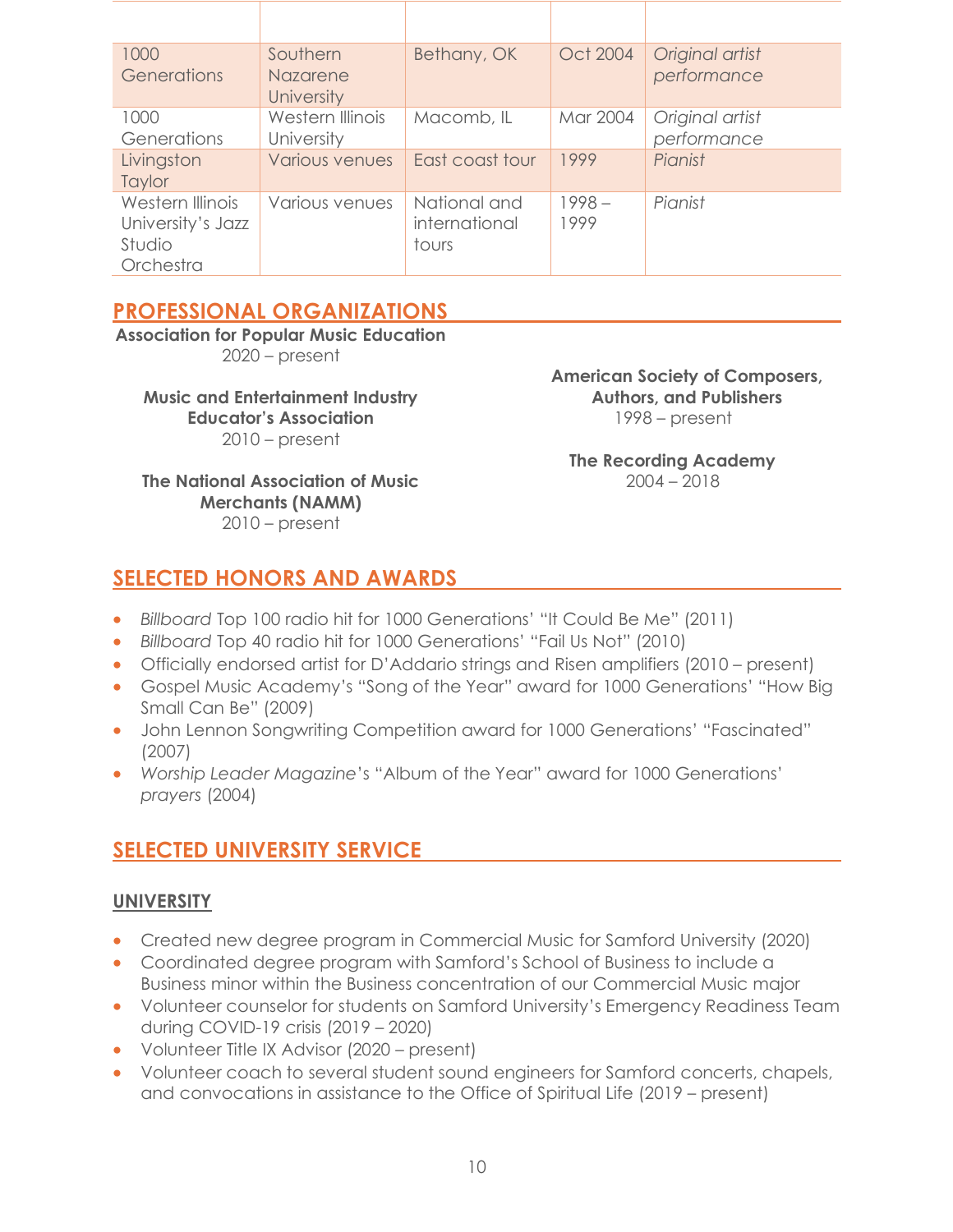## **SCHOOL**

- Area Director on the Division of Music Faculty Leadership Team (2020 present)
- Member of the Division of Music Faculty PLC Team (2020 present)
- SOA Search Committee member for Music and Worship (2020 2021)
- Music Technology Coordinator for the School of Music (2019 present)
- Representative on the Learning Resources Committee for the School of the Arts (2019 – present)
- Faculty facilitator for Samford's Racial Justice Townhall Meeting (2020)
- Member of task force examining classroom tech for Buchanan Hall sound reinforcement upgrades (2019 - 2020)
- Student trip leader to NAMM 2020 Conference in Anaheim, CA
- Performer at the 2019 Faculty Gala concert
- Recruiting:
	- o Adjunct teaching at the Alabama School of Fine Arts as a means to recruit potential students to any and all SOA programs (2020 – present)
	- o Taught courses for several of Samford's Backstage Pass events (2019 present)
	- o Taught virtual masterclasses for students at Booker T. Washington High School in Texas
	- o Regular visits to Alabama School of Fine Arts giving presentations, lectures, and meeting with prospective students for all of the School of the Arts (2019 – present)
	- o Visited the Alabama School for the Deaf and Blind to recruit students, as well as investigate their donor-given \$500,000 recording studio facility (October 2019)
	- o Taught music technology to students at Hayes Elementary School in association with the Alabama Symphony Orchestra (2019)
	- o Faculty liaison at the November 2019 Preview Day
	- o Numerous text messages, phone calls, and emails to prospective undergraduate students and parents
- Collegiality:
	- o Taught MUSC 2120 course upon Dr. Eric Mathis' departure for the remainder of the Fall 2020 semester
	- o Wrote an article for Samford colleagues published on Samford's website (2020)
	- o Performed with student Courtney Johnson for senior Composition recital (2020)
	- o Co-created instructional video on virtual music lessons with Dr. Angela Yoon for Samford (2020)
	- o Assisted student, Cora Elmore, recording her senior piano concert (2020)
	- o Collaborated with Dr. Emily Andrews to assist her creating the new B.A. in Worship Leadership degree program (2020)
	- o Presented for Worship Leadership Seminar on collegiality with sound engineers (2019 and 2020)
	- o Presented for Composition Seminar on non-traditional sonic textures (2019)
	- o Taught a primer class on iPad recording to both Dr. Terry's Piano Lab students (October 24<sup>th</sup>, 2019), as well as at a Catalyst training event (September 25<sup>th</sup>)
	- o Taught "Intro to Live Sound" primer for 3 class periods in Introduction to Worship Leadership (October, 2019)
	- o Dinner at the Dean's
	- o President's Christmas Party
	- o Samford Football Game with the President